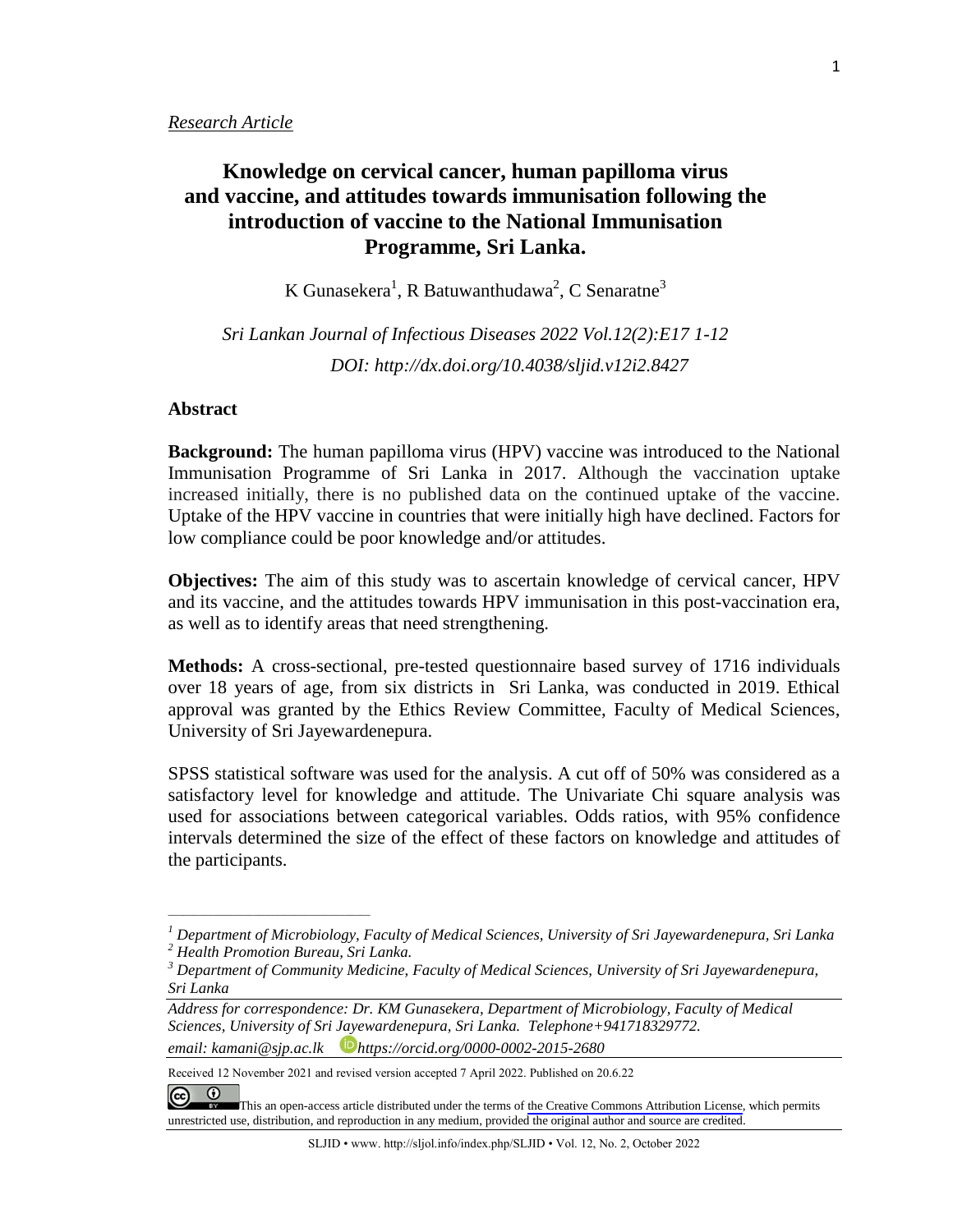**Results:** Satisfactory knowledge (50% cut off) of cervical cancer, HPV and of vaccine was detected only in 54%, 20% and 19% participants respectively. Ninety-seven percent of those who were aware of the HPV vaccine (455/471) and 89% (1527/1716) of all participants were in favour of giving the vaccine to their daughters. Factors significantly affecting overall knowledge (all three domains) were age 30-65 years (OR 2.0; 95% CI 1.1,3.3), knowing a patient with cancer (OR 2.0; 95% CI 1.5,2.7) and undergoing cervical screening (OR 3.3; 95% CI 2.3,4.7). Good knowledge of vaccine was significantly associated (OR 4.3; 95% CI 1.3,15.1) with a favourable attitude towards vaccination.

**Conclusions:** Despite overall poor knowledge, a favourable attitude was seen among the majority (89%) of respondents towards HPV vaccination.

*Keywords: attitudes, cervical cancer, human papilloma virus, knowledge, Sri Lanka, vaccine*

# **Introduction**

Cervical cancer is a global problem and is the fourth most common type of cancer among women worldwide.<sup>1</sup> In 2018, an estimated 570,000 new cases of cervical cancer were diagnosed worldwide and 311,000 died. <sup>1</sup> Approximately 90% were in lower and middle income countries. <sup>2</sup> Sri Lanka has the lowest incidence rate in Southeast Asia, but is still above the rate needed for elimination of cervical cancer as a public health problem.<sup>2</sup> In Sri Lanka, cervical cancer ranks as the second most common cancer among females.<sup>3</sup>

Currently in Sri Lanka, Pap smear tests are recommended every five years for women between the ages of 30-65 years. <sup>3</sup> Despite this service being available at Well Woman Clinics countrywide, coverage was less than 40% in 2013. <sup>4</sup> The association of cervical cancer with the human papilloma virus (HPV) is well established and the HPV vaccine was introduced in the National Immunisation Programme (NIP) in July 2017. Two doses of the quadrivalent vaccine are given free of charge to girls between the ages of 10-11 years. 5

Studies on knowledge, attitudes and practices regarding the HPV vaccine conducted during the post-licensing period showed that generalisation regarding knowledge and attitudes cannot be made and surveys of specific targeted populations are required. 6 Previous surveys in Sri Lanka have been on clinic attendees and were from the prevaccination era.<sup>7,8</sup>

Accordingly, the aim of this study was to assess the level of knowledge regarding cervical cancer, HPV and vaccine and attitudes towards HPV immunisation during the early stages of the HPV immunisation campaign. Findings from this study would help identify areas that still need to be addressed in the promotion of vaccination for cervical cancer.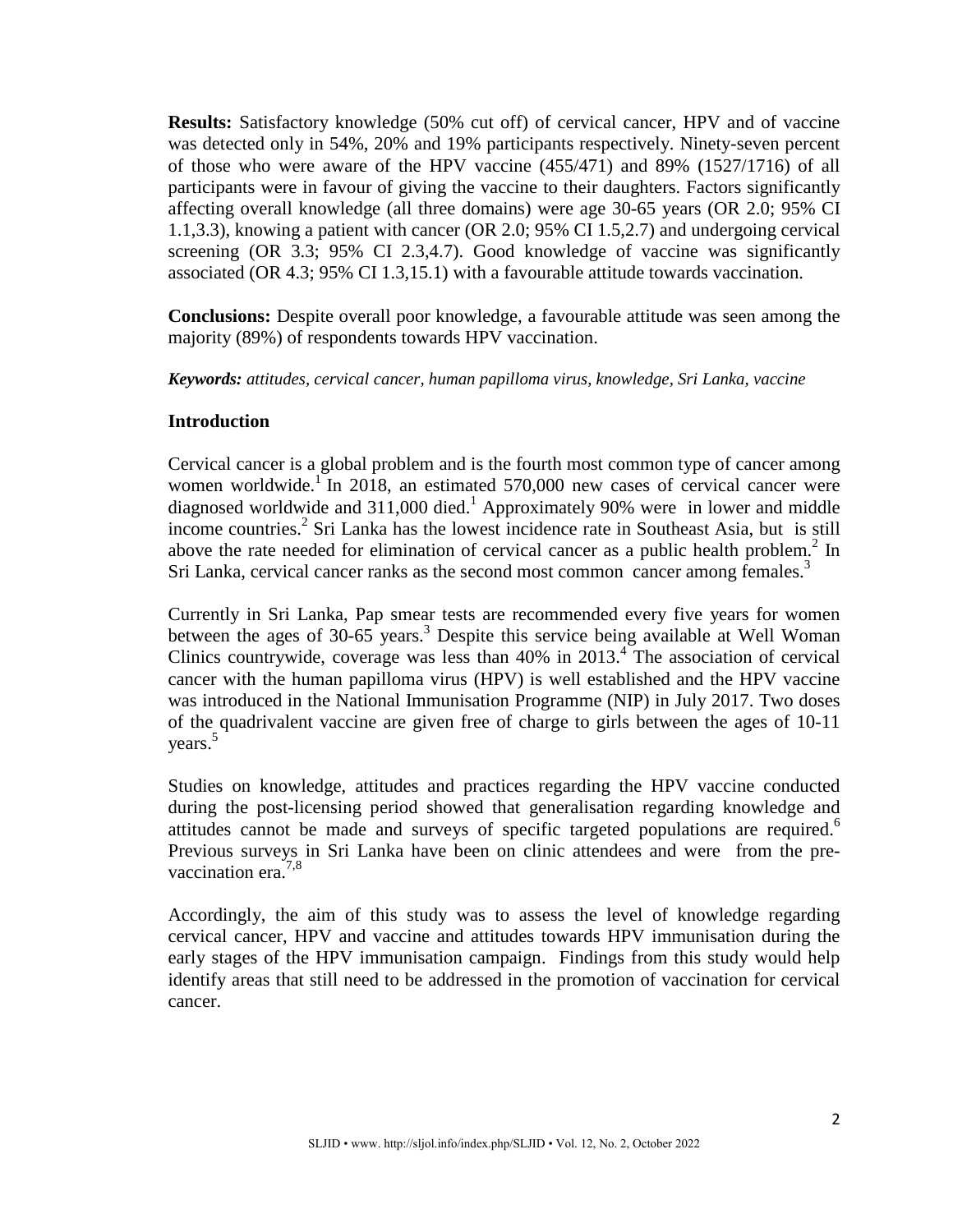# **Methods**

A descriptive cross-sectional study was adopted. All districts with urban populations were randomised and two of these districts with Grama Sewa Niladhari Divisions of urban, rural and estate populations were selected. The districts of Colombo and Matara (urban populations), Ampara and Anuradhapura (rural populations) and Ratnapura and Nuwara Eliya (estate populations) were randomly selected for the survey. Men and women over 18 years were recruited following informed written consent. A stratified sampling method was used to recruit study participants. At an expected prevalence of 50% with 95% precision with a design effect of 1.3, the calculated sample size for each sector was 588 with an expected response rate of 85%. A total of 1764 participants were recruited to the study and after data cleaning for completeness, 1716 respondents were included in the analysis. The study proposal was approved by the Ethics Review Committee, Faculty of Medical Sciences, University of Sri Jayewardenepura, Sri Lanka (Application No 81/17, approved on 25/1/2018).

The questionnaire was validated by a group of public health experts representing both the ministry of health and universities. It was pre-tested among a group of study subjects from a non-participant district.

# *Data collection*

A pre-tested interviewer-administered questionnaire was used for data collection from January to April 2019, one and half years following the introduction of the HPV vaccine to the NIP. The questionnaire consisted of four sections: (i) socio-demographic data, (ii) questions relating to knowledge on HPV  $(n=10)$ , (iii) questions related to knowledge on cervical cancer (n=5), (iv) questions on knowledge (n=5) and attitudes (n=3) regarding HPV vaccine. Only those who had heard of either cervical cancer, HPV infection or the vaccine were required to respond to all questions under those sections.

# *Data analysis*

Data were analysed using the SPSS Version 16.0 (SPSS Inc., Chicago, IL, USA) statistical software. A score of one was assigned to each 'Yes/true' answer, while 'No/false' or 'don't know/no response' replies were scored as zero. A total score for each respondent and sub-scores for each component (cervical cancer, HPV, and vaccine) were computed. A cut off of 50% was set for a satisfactory level of knowledge as well as attitude. Univariate Chi square analysis was used to investigate the associations between categorical variables. Odds ratios were calculated to determine the size of the effect of these factors on the knowledge and attitudes and were presented with 95% confidence intervals.

# **Results**

A response rate of 80.7% was achieved; the majority were female responders (90.4%; n=1552). The mean age was  $40.0$  years (SD=9.6), most had been married (97.4%) and were mainly Sinhalese (76.4%) and Buddhists (71.9%). Those who had passed the Ordinary Level (O/L) examination or were educated above the level of O/L, comprised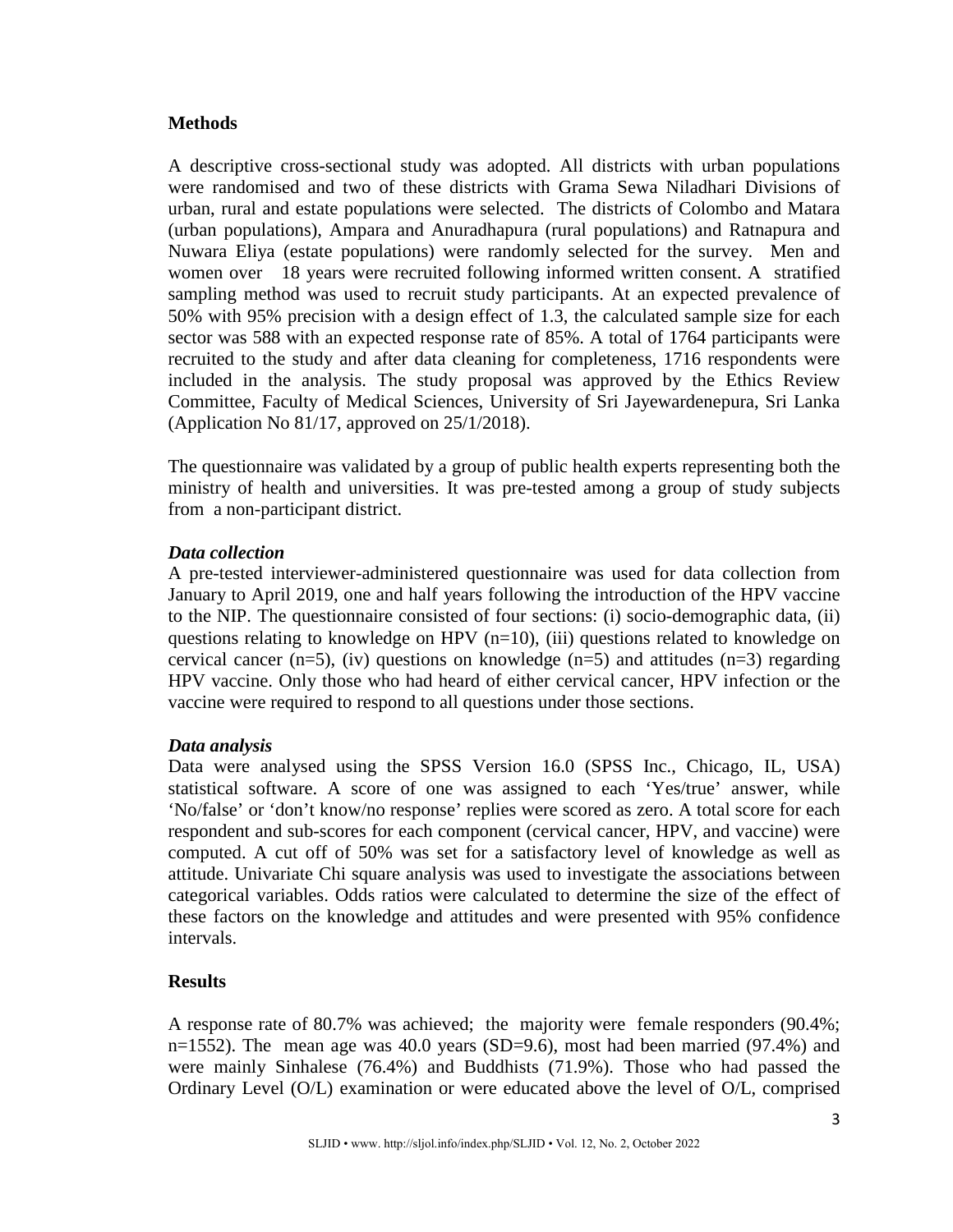59.2% of the sample (Table 1). Twenty-four percent of participants (n=417) knew of a relative with some type of cancer. There were 272 (15.9%) who did not know any of the three domains i.e. cervical cancer, HPV and HPV vaccine.

# *Knowledge regarding HPV*

Only 473 (27.6%) had heard of HPV. The total score ranged from 0-10 with a mean of 1.5 (SD**±**2.7) and only four answered all 10 questions correctly. Of those who had heard of HPV, almost half believed that HPV could not be acquired after a single intercourse and 58.6% (277/473) did not know that males could acquire HPV. Among the participants, 46% (217/473) correctly identified the outcomes of HPV infection of which cervical cancer or cancer was the most frequently (43.3%) mentioned. Almost half of the participants were not sure or believed their daughters were not at risk of HPV infection and gave the following reasons: medications or vaccines had been given, parents did not have any infections or hereditary diseases and the child was in good health. A good level of knowledge of HPV (score  $\geq$ 5 of 10) was seen in only 20.2% (346/1716) (Table 2).

| Demographic characteristic             | Number           | Percentage |  |
|----------------------------------------|------------------|------------|--|
|                                        | $(Total = 1716)$ |            |  |
| Gender                                 |                  |            |  |
| Male                                   | 164              | 9.6        |  |
| Female                                 | 1552             | 90.4       |  |
| Age (years)                            |                  |            |  |
| 18-29                                  | 184              | 10.7       |  |
| $30 - 65$                              | 1499             | 87.4       |  |
| $>65$                                  | 33               | 1.9        |  |
| Ethnicity                              |                  |            |  |
| Sinhalese                              | 1311             | 76.4       |  |
| Tamil                                  | 310              | 18.1       |  |
| Others                                 | 95               | 5.5        |  |
| Religion                               |                  |            |  |
| <b>Buddhist</b>                        | 1234             | 71.9       |  |
| Hindu                                  | 227              | 13.2       |  |
| Christian/Roman Catholic               | 172              | 10.0       |  |
| Islam                                  | 83               | 4.8        |  |
| Marital status                         |                  |            |  |
| Is/was married                         | 1671             | 97.4       |  |
| Never married                          | 45               | 2.6        |  |
| Education                              |                  |            |  |
| No formal schooling                    | 34               | 2.0        |  |
| Primary (1-5 years)                    | 147              | 8.6        |  |
| Secondary (6-11 years)                 | 519              | 30.2       |  |
| Passed GCE Ordinary Level              | 748              | 43.6       |  |
| (exam at end of 11 years of            |                  |            |  |
|                                        |                  |            |  |
| <b>Passed GCE Advanced Level</b>       | 212              | 12.4       |  |
| (exam at end of 13 years of schooling) |                  |            |  |
| Vocational training or certificate     | 32               | 1.8        |  |
| holder                                 |                  |            |  |
| Degree or postgraduate degree holder   | 24               | 1.4        |  |

### **Table 1. Demographic profile of participants**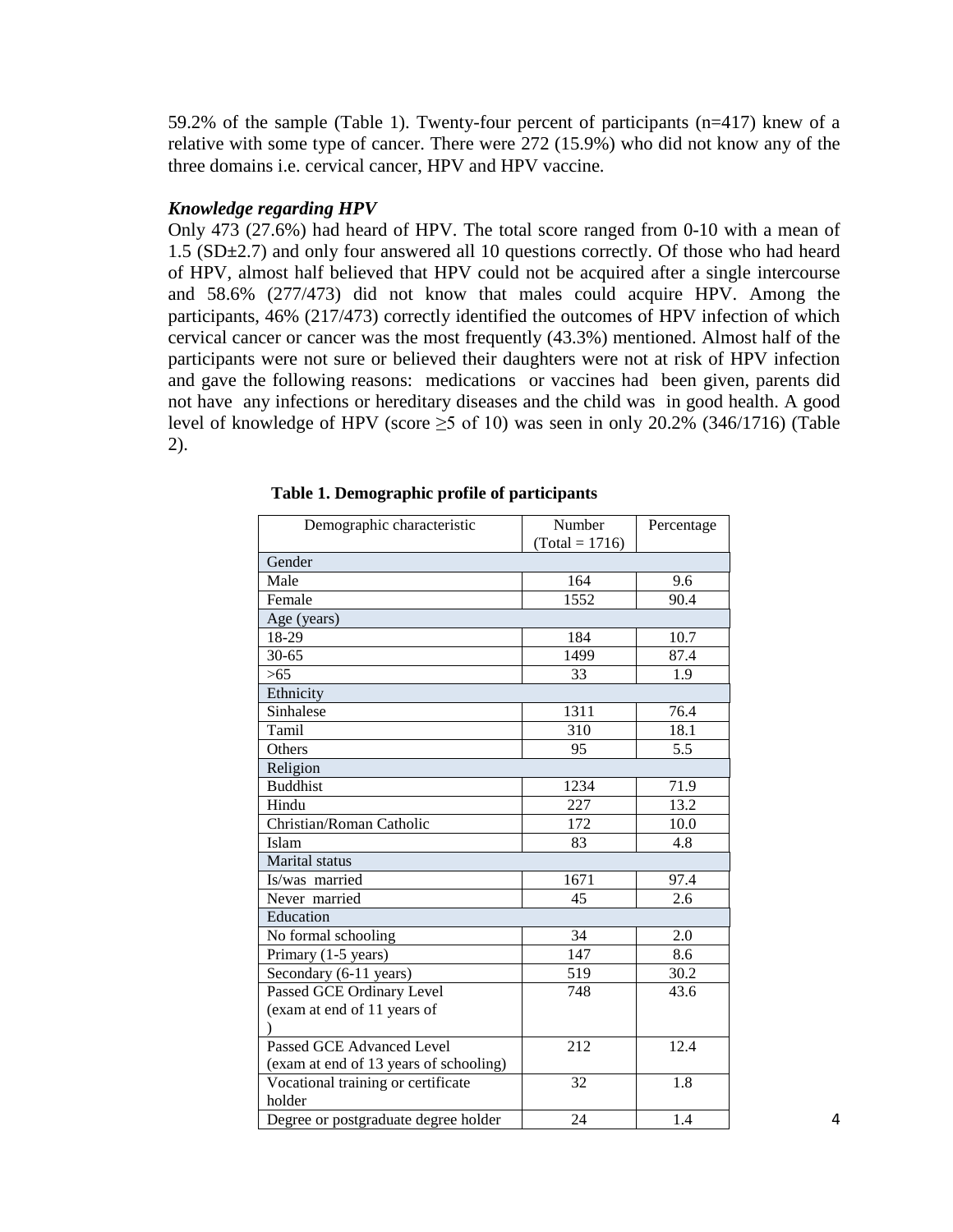# *Knowledge of cervical cancer*

Those who had heard of cervical cancer were more (81.5%; n=1398) than for HPV or the vaccine. However, only one fourth (382/1398) were aware that HPV infection could lead to cervical cancer. The knowledge score for cervical cancer had a mean of 2.5 (median=3; SD=1.6). All five questions were answered accurately by  $140$  (8.2%), while 318 (18.5%) scored zero. Most (68.8%; 962/1398) were aware that cervical cancer could be prevented but only 18.3% (n=176/962) specifically mentioned vaccines or Pap smear testing as preventive methods (Table 3)

|                      |                                                                                   | $\rm Yes/$ | $\%$ | No/   | $\%$ | Don't    | $\%$ | No             | $\%$ |
|----------------------|-----------------------------------------------------------------------------------|------------|------|-------|------|----------|------|----------------|------|
|                      |                                                                                   |            |      | false |      |          |      |                |      |
|                      | Questions on knowledge                                                            | true       |      |       |      | know     |      | response       |      |
|                      |                                                                                   | (n)        |      | (n)   |      | (n)      |      | (n)            |      |
| 1                    | of<br>Have<br>heard<br>human<br>you                                               | 473        | 27.6 | 1243  | 72.4 |          |      |                |      |
|                      | papilloma virus? (Total $n=1716$ )                                                |            |      |       |      |          |      |                |      |
|                      | Only those who said 'Yes' to Question 1 answered questions 2-7 (Total $n = 473$ ) |            |      |       |      |          |      |                |      |
| 2.                   | Can you acquire human papilloma                                                   | 91         | 19.2 | 210   | 44.4 | 146      | 30.9 | 26             | 5.5  |
|                      | virus after a single intercourse                                                  |            |      |       |      |          |      |                |      |
| 3.                   | Can males get human papilloma                                                     | 196        | 41.4 | 154   | 32.6 | 117      | 24.7 | 6              | 1.3  |
|                      | virus infection?                                                                  |            |      |       |      |          |      |                |      |
| $\ddot{\phantom{0}}$ | Can females get human papilloma                                                   | 406        | 85.8 | 15    | 3.2  | 45       | 9.5  | $\overline{7}$ | 1.5  |
|                      | virus infection?                                                                  |            |      |       |      |          |      |                |      |
| 5.                   | Who is at risk of developing human                                                |            |      |       |      |          |      |                |      |
|                      | papilloma virus infection?                                                        |            |      |       |      |          |      |                |      |
|                      | Those who have sex at an early age                                                | 142        | 30.0 | 144   | 30.4 | 97       | 20.5 | 90             | 19.0 |
|                      | Those who have multiple partners                                                  | 303        | 64.1 | 44    | 9.3  | 55       | 11.6 | 71             | 15.0 |
|                      | People who have casual sex                                                        | 324        | 68.5 | 22    | 4.7  | 65       | 13.7 | 62             | 13.1 |
|                      | Those who do not use condoms                                                      | 253        | 53.5 | 36    | 7.6  | 104      | 22.0 | 80             | 16.9 |
| 6.                   | What does human papilloma virus                                                   | 217        | 45.9 | 82    | 17.3 | 167      | 35.3 | 7              | 1.5  |
|                      | infection cause?*                                                                 |            |      |       |      |          |      |                |      |
| 7.                   | Do you think your daughter/s is/are                                               | 220        | 46.5 | 168   | 35.5 | 78       | 16.5 | $\overline{7}$ | 1.5  |
|                      | at risk of developing human                                                       |            |      |       |      |          |      |                |      |
|                      | papilloma virus infection?                                                        |            |      |       |      |          |      |                |      |
|                      | Why do you say 'No'? Specify                                                      |            |      |       |      | See text |      |                |      |
|                      | Total score for knowledge of HPV                                                  |            |      |       |      |          |      |                |      |
|                      | $(n=1716)$                                                                        |            |      |       |      |          |      |                |      |
|                      | Good knowledge of $HPV \geq 5$                                                    | 346        | 20.2 |       |      |          |      |                |      |
|                      | Poor knowledge of HPV <5                                                          | 1370       | 79.8 |       |      |          |      |                |      |

#### **Table 2. Knowledge of human papilloma virus**

\*Mark the correct option

Eighty-four percent (n=1173) of those who had heard about cervical cancer had also heard of pap smears, majority were females (93.8%; n=1100). Among the 30-65 year old females (n=1499), 71.3% (n=1069) were aware of pap smears but only 36.2% (n=543) had undergone Pap testing. A good level of knowledge regarding cervical cancer was seen in 53.7% (n=921/1716) (Table 3).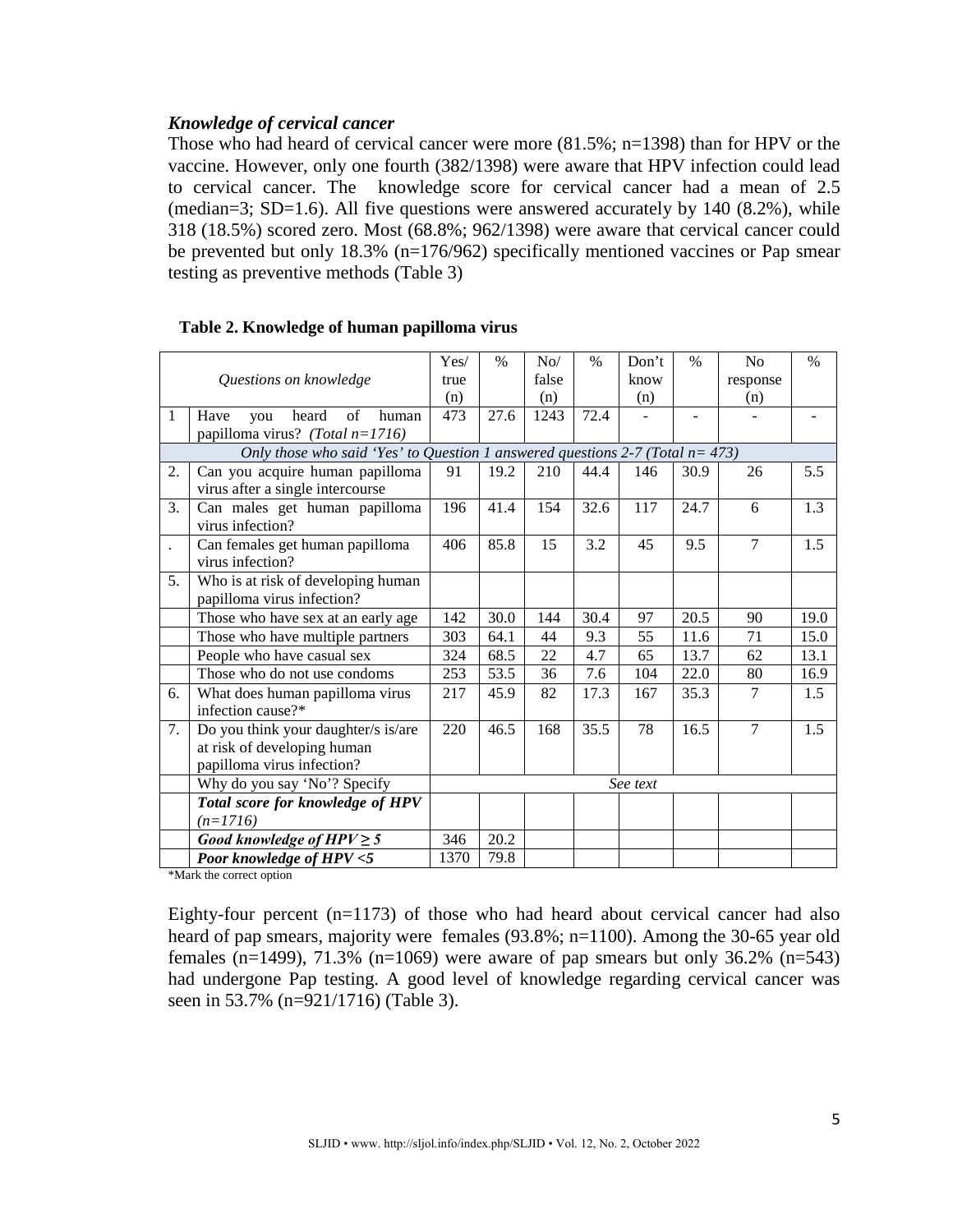# *Knowledge of HPV vaccine*

Only those who were aware of the availability of HPV vaccine were asked the following questions. Hundred and twenty-five (26.5%), 338 (71.8%) and 134 (28.5%) were aware that the vaccine prevented genital warts, cervical cancer and knew the correct number of required doses respectively. Most were aware (70%; 331/471) that Pap screening should be continued following vaccination. A good knowledge score for HPV vaccine ( $\geq 3$  of 5) was seen in 70% of those who had heard of the vaccine. However, knowledge of the vaccine was poor (8.1%; 139/1716) among majority of the population studied (Table 4; Supplementary data).

|                |                                                                                  | Yes/ | $\%$ | No/   | $\%$ | Don't | $\frac{0}{0}$ | N <sub>o</sub> | $\frac{0}{0}$ |  |  |  |
|----------------|----------------------------------------------------------------------------------|------|------|-------|------|-------|---------------|----------------|---------------|--|--|--|
|                | Questions on knowledge                                                           | true |      | false |      | know  |               | response       |               |  |  |  |
|                |                                                                                  | (n)  |      | (n)   |      | (n)   |               | (n)            |               |  |  |  |
| 1              | Have you heard of cervical                                                       | 1398 | 81.5 | 318   | 18.5 |       |               |                |               |  |  |  |
|                | cancer? (Total $n=1716$ )                                                        |      |      |       |      |       |               |                |               |  |  |  |
|                | Only those who said 'Yes' to Question 1 answered Questions 2-5 (Total $n=1398$ ) |      |      |       |      |       |               |                |               |  |  |  |
| $\overline{2}$ | Can cervical cancer be                                                           | 962  | 68.8 | 146   | 10.4 | 264   | 18.9          | 26             | 1.9           |  |  |  |
|                | prevented?                                                                       |      |      |       |      |       |               |                |               |  |  |  |
|                | Only those who said 'Yes' to Question 2 answered Question 3 (Total $n=962$ )     |      |      |       |      |       |               |                |               |  |  |  |
| 3              | How can cervical cancer be                                                       | 176  | 18.3 | 703   | 73.1 |       |               | 83             | 8.6           |  |  |  |
|                | prevented?*                                                                      |      |      |       |      |       |               |                |               |  |  |  |
| 4              | Can human papilloma                                                              | 382  | 27.3 | 63    | 4.5  | 810   | 57.9          | 143            | 10.2          |  |  |  |
|                | virus infection cause                                                            |      |      |       |      |       |               |                |               |  |  |  |
|                | cervical cancer? (Total                                                          |      |      |       |      |       |               |                |               |  |  |  |
|                | $n=1398$                                                                         |      |      |       |      |       |               |                |               |  |  |  |
| 5              | Have you heard of Pap                                                            | 1173 | 83.9 | 210   | 15.0 |       |               | 15             | 1.1           |  |  |  |
|                | smears? (Total $n=1398$ )                                                        |      |      |       |      |       |               |                |               |  |  |  |
|                | Only those who were female and had heard of pap smears were asked Question 6     |      |      |       |      |       |               |                |               |  |  |  |
| 6              | Have you had a Pap smear                                                         | 562  | 51.1 | 528   | 48.0 | 4     | 0.4           | 6              | 0.5           |  |  |  |
|                | at any time? (Total                                                              |      |      |       |      |       |               |                |               |  |  |  |
|                | $n=1100$                                                                         |      |      |       |      |       |               |                |               |  |  |  |
|                | Total score for knowledge of cervical cancer $(n=1716)$                          |      |      |       |      |       |               |                |               |  |  |  |
|                | Good knowledge of                                                                | 921  | 53.7 |       |      |       |               |                |               |  |  |  |
|                | cervical cancer $\geq$ 3                                                         |      |      |       |      |       |               |                |               |  |  |  |
|                | Poor knowledge of                                                                | 795  | 46.3 |       |      |       |               |                |               |  |  |  |
|                | cervical cancer < 3                                                              |      |      |       |      |       |               |                |               |  |  |  |

# **Table 3. Knowledge of cervical cancer**

\*Mark the correct option

# *Attitudes regarding HPV vaccine*

Ninety-seven percent of those who were aware of HPV vaccine (455/471) and 89% (1527/1716) of all participants were in favour of giving the vaccine to their daughters. Acceptance of vaccination was high if a doctor were to recommend. Most participants (81.1%; 382/471) believed the vaccine was safe (Table 4; Supplementary data).

The few who were reluctant to vaccinate indicated the following reasons: vaccine may cause infections, do not have enough information about vaccine or disease, need to discuss with family and get consent from husband or daughter and fear that new vaccines may cause death. Consent from family members, medical guidance, guarantee that there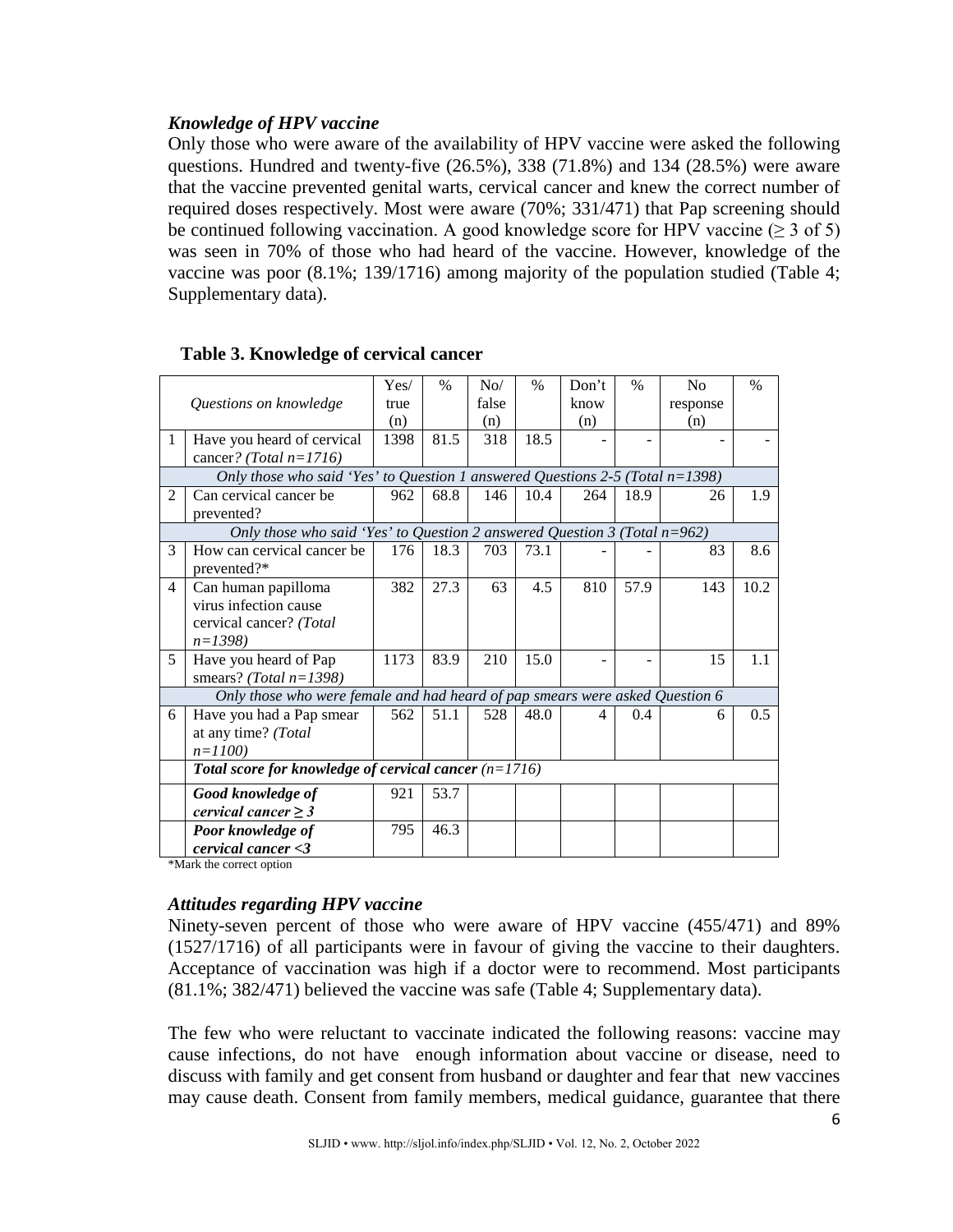would be no side effects and more information about vaccine were given as factors that would help them to decide regarding vaccination. A good attitude score was seen in 97.7% (460/471) of those who were aware of the vaccine (Table 4).

|    |                                                                                                 | Y es/<br>true<br>(n) | 0/6  | No/<br>false<br>(n) | 0/6  | Don't<br>know<br>(n) | 0/6  | No<br>response<br>(n) | 0/6  |
|----|-------------------------------------------------------------------------------------------------|----------------------|------|---------------------|------|----------------------|------|-----------------------|------|
| ı  | Is there a vaccine to prevent human papilloma<br>virus infection? (Total $n=1716$ )             | 471                  | 27.4 | 161                 | 9.4  | 1084                 | 63.2 |                       |      |
|    | Only those who said 'Yes' to Question 1 answered Questions 2-6 (Total $n=471$ )                 |                      |      |                     |      |                      |      |                       |      |
|    | Questions to measure attitude                                                                   |                      |      |                     |      |                      |      |                       |      |
| 2  | Would you be willing to give this vaccine to<br>your daughter?                                  | 455                  | 96.6 | 10                  | 2.1  | 6                    | 1.3  |                       |      |
| 3  | If No, what is the reason for not giving the See text<br>vaccine to your daughter/s? Specify    |                      |      |                     |      |                      |      |                       |      |
|    | Even if you have not heard of human papilloma virus or the HPV vaccine (Total $n=1716$ )        |                      |      |                     |      |                      |      |                       |      |
| 4  | If your doctor recommends the vaccine for<br>your daughter, would you be willing to give<br>iť? | 1527                 | 89.0 | 55                  | 3.2  | 134                  | 7.8  |                       |      |
|    | Question 5-6 were answered only by those who said 'No' or 'Do not know' to Question 4           |                      |      |                     |      |                      |      |                       |      |
| 5  | If No, why would you not give it? Explain                                                       | See text             |      |                     |      |                      |      |                       |      |
| 6  | What would help you to make a decision on<br>whether to give the vaccine or not? Explain        | See text             |      |                     |      |                      |      |                       |      |
|    | Only those who said 'Yes' to Question 1 answered Questions 7-8 (Total $n=471$ )                 |                      |      |                     |      |                      |      |                       |      |
| 7  | Do you think this vaccine is safe?                                                              | 382                  | 81.1 | 6                   | 1.3  | 26                   | 5.5  | 57                    | 12.1 |
| 8  | If you said No explain your answer                                                              | See text             |      |                     |      |                      |      |                       |      |
|    | Total score for attitude towards vaccine $(n=471)$                                              |                      |      |                     |      |                      |      |                       |      |
|    | Good attitude score $\geq$ 2 of 3                                                               | 460                  | 97.7 |                     |      |                      |      |                       |      |
|    | Poor attitude score $\leq$ 2 of 3                                                               | 11                   | 2.3  |                     |      |                      |      |                       |      |
|    | Questions on knowledge                                                                          |                      |      |                     |      |                      |      |                       |      |
|    | Only those who said 'Yes' to Question 1 answered Questions 9-12 (Total $n=471$ )                |                      |      |                     |      |                      |      |                       |      |
| 9  | Does it prevent genital warts?                                                                  | 125                  | 26.5 | 117                 | 24.8 | 167                  | 35.5 | 62                    | 13.2 |
| 10 | Does it prevent cervical cancer?                                                                | 338                  | 71.8 | 35                  | 7.4  | 42                   | 8.9  | 56                    | 11.9 |
| 11 | How many doses have to be given?                                                                | 134                  | 28.5 | 337                 | 71.5 |                      |      |                       |      |
| 12 | Is it necessary to continue doing Pap sm ears<br>after vaccination?                             | 331                  | 70.3 | 29                  | 6.2  | 44                   | 9.3  | 67                    | 14.2 |
|    | Total score for knowledge of HPV vaccine (n=471)                                                |                      |      |                     |      |                      |      |                       |      |
|    | Good knowledge score $\geq$ 3 of 5                                                              | 332                  | 19.3 |                     |      |                      |      |                       |      |
|    | Poor knowledge score $\leq$ 3 of 5                                                              | 139                  | 80.7 |                     |      |                      |      |                       |      |

# *Factors associated with overall level of knowledge*

Overall, the level of knowledge of cervical cancer, HPV and vaccine was considered good if the sum of sub-scores was 10 or more (total=20). Overall scores ranged from 0-18 with a median of 3 (mean 4.1; SD=4). Only 12.8% (n=219) of the participants had good overall knowledge. Univariate associations related to overall knowledge were: 30-65 year age (OR 2.0; 95% CI 1.1,3.3; p=0.01), family member with cancer (OR 2.0; 95% CI 1.5, 2.7; p<0.001) and undergone Pap screening (OR 3.3; 95% CI 2.3,4.7; p<0.001).

# *Factors affecting attitudes towards vaccination*

The attitude towards HPV vaccination was not associated with overall knowledge but was significantly associated with level of knowledge of cervical cancer (OR 4.9; 95% CI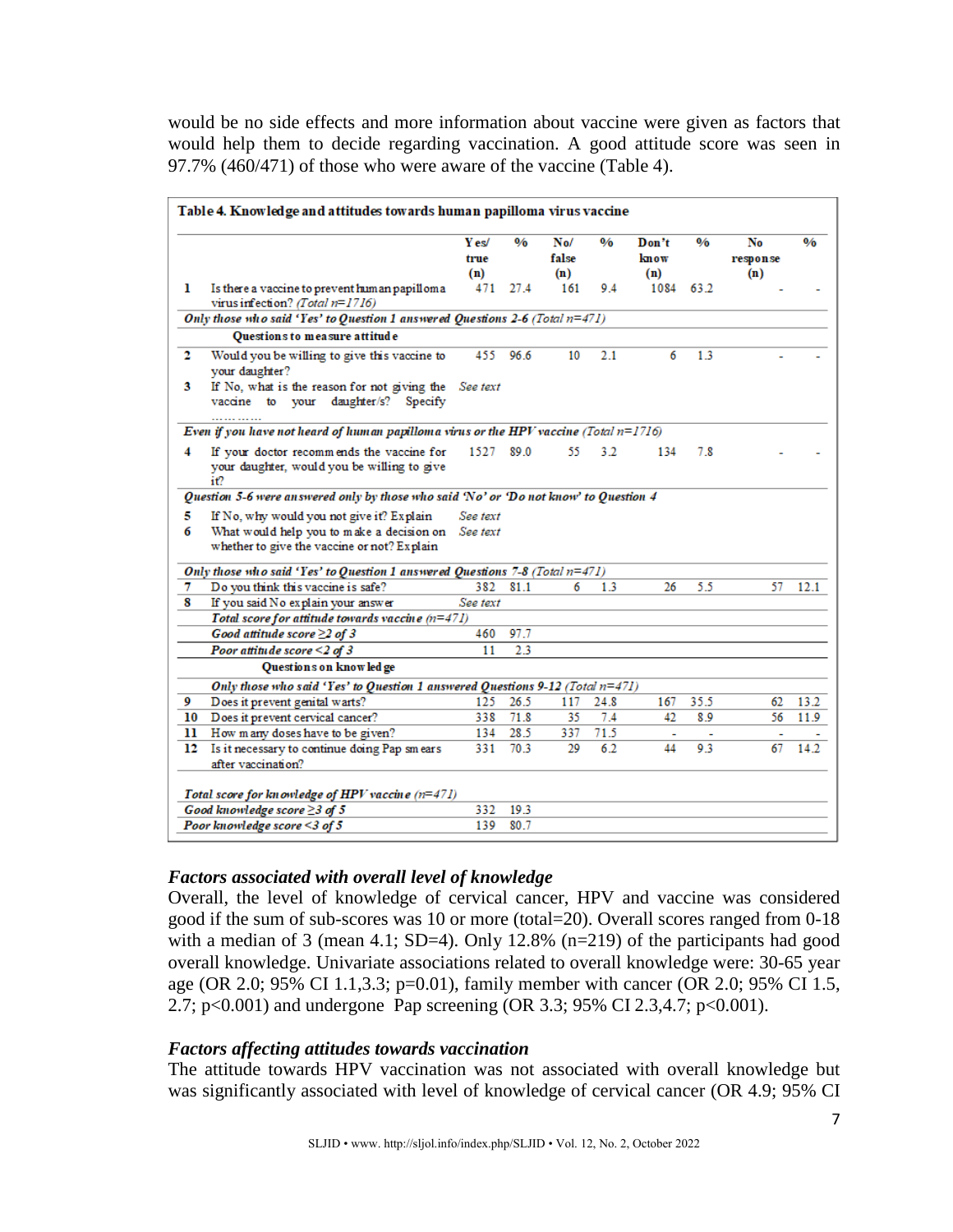1.5,16.5; p=0.005) and good knowledge of the HPV vaccine (OR 4.3. 1.3,15.1, p=0.01), among those who were aware of the vaccine (n=471) (Table 5).

| Variable                           |                |                | Good overall knowledge |                  | Good attitude towards vaccine |                |                |       |  |  |
|------------------------------------|----------------|----------------|------------------------|------------------|-------------------------------|----------------|----------------|-------|--|--|
|                                    |                |                | Total $n=1716$         |                  | Total n=471                   |                |                |       |  |  |
|                                    | n (%)          | OR             | 95% CI                 | $\boldsymbol{p}$ | n(%)                          | OR             | 95% CI         | p     |  |  |
| Gender                             |                |                |                        |                  |                               |                |                |       |  |  |
| Male                               | 13             | 0.6            | 0.3, 1.0               | .051             | 29                            | 1.0            | 1.0, 1.0       | .390  |  |  |
|                                    | (0.8)          |                |                        |                  | (6.2)                         |                |                |       |  |  |
| Female                             | 206            |                |                        |                  | 431                           |                |                |       |  |  |
|                                    | (12.0)         |                |                        |                  | (91.5)                        |                |                |       |  |  |
| Age groups<br>30-65 years          | 203            | 2.0            | 1.1:3.3                | .011             | $\overline{\phantom{a}}$      | $\overline{a}$ | $\overline{a}$ | .258  |  |  |
|                                    | (11.8)         |                |                        |                  |                               |                |                |       |  |  |
| Other ages                         | 16             |                |                        |                  |                               |                |                |       |  |  |
|                                    | (0.9)          |                |                        |                  |                               |                |                |       |  |  |
| <b>Marital status</b>              |                |                |                        |                  |                               |                |                |       |  |  |
| Ever married                       | 215            | 1.5            | 0.5,4.3                | .430             | 453                           | 6.5            | 0.7,57.7       | .055  |  |  |
|                                    | (12.5)         |                |                        |                  | (96.2)                        |                |                |       |  |  |
| Never married                      | 4              |                |                        |                  | 7                             |                |                |       |  |  |
|                                    | (0.2)          |                |                        |                  | (1.5)                         |                |                |       |  |  |
| Ethnicity                          |                |                |                        |                  |                               |                |                |       |  |  |
| Sinhalese                          | 162            | 0.9            | 0.6, 1.2               | .365             | 337                           | 1.0            | 0.3,3.9        | .968  |  |  |
| Others                             | (9.4)          |                |                        |                  | (71.5)<br>123                 |                |                |       |  |  |
|                                    | 57<br>(3.3)    |                |                        |                  | (26.1)                        |                |                |       |  |  |
| Religion                           |                |                |                        |                  |                               |                |                |       |  |  |
| <b>Buddhist</b>                    | 152            | 0.9            | 0.6, 1.2               | .377             | 317                           | 0.8            | 0.2,3.2        | .787  |  |  |
|                                    | (8.9)          |                |                        |                  | (67.3)                        |                |                |       |  |  |
| Others                             | 67             |                |                        |                  | 143                           |                |                |       |  |  |
|                                    | (3.9)          |                |                        |                  | (30.4)                        |                |                |       |  |  |
| <b>Education</b>                   |                |                |                        |                  |                               |                |                |       |  |  |
| Up to O/L                          | 88             | 1.0            | 0.7,1.3                | .844             | 212                           | 1.0            | 0.3,3.4        | .967  |  |  |
|                                    | (5.1)          |                |                        |                  | (45.0)                        |                |                |       |  |  |
| Passed OL & above                  | 131            |                |                        |                  | 248                           |                |                |       |  |  |
|                                    | (7.6)          |                |                        |                  | (52.7)                        |                |                |       |  |  |
| F/H of cancer<br>Yes               |                | 2.0            | 1.5;2.7                | .000             |                               | 0.5            | 0.1, 1.6       | .226  |  |  |
|                                    | 81<br>(4.7)    |                |                        |                  | 132<br>(28.0)                 |                |                |       |  |  |
| No                                 | 138            |                |                        |                  | 328                           |                |                |       |  |  |
|                                    | (8.0)          |                |                        |                  | (69.6)                        |                |                |       |  |  |
| Knowledge of cervical cancer       |                |                |                        |                  |                               |                |                |       |  |  |
| Good                               | $\blacksquare$ | $\overline{a}$ |                        |                  | 393                           | 4.9            | 1.5,16.5       | .005  |  |  |
|                                    |                |                |                        |                  | (83.4)                        |                |                |       |  |  |
| Poor                               |                |                |                        |                  | 67                            |                |                |       |  |  |
|                                    |                |                |                        |                  | (14.2)                        |                |                |       |  |  |
| Vaccine knowledge                  |                |                |                        |                  |                               |                |                |       |  |  |
| Good                               | ۰              | ٠              |                        |                  | 328                           | 4.3            | 1.3,15.1       | 0.012 |  |  |
| Poor                               |                |                |                        |                  | (69.6)<br>132                 |                |                |       |  |  |
|                                    |                |                |                        |                  | (28.0)                        |                |                |       |  |  |
| Pap test done (n=999) <sup>µ</sup> |                |                |                        |                  |                               |                |                |       |  |  |
| Yes                                | 142            | 3.3            | 2.3,4.7                | .000             | $\overline{a}$                |                |                |       |  |  |
|                                    | (8.3)          |                |                        |                  |                               |                |                |       |  |  |
|                                    |                |                |                        |                  |                               |                |                |       |  |  |

Table 5. Factors associated with knowledge and attitudes

Abb reviations: CI, confidence interval; OR, odds ratio<br>\*Only fhose who had heard about cervical cancer were questioned about Pap smear test. 15 missing<br>μ Only 30-65 year old females who had heard of cervical cancer were

According to the response from the participants, the main sources of information on cervical cancer, HPV and vaccine were television, newspapers, Public Health Midwives and Medical Officers of Health.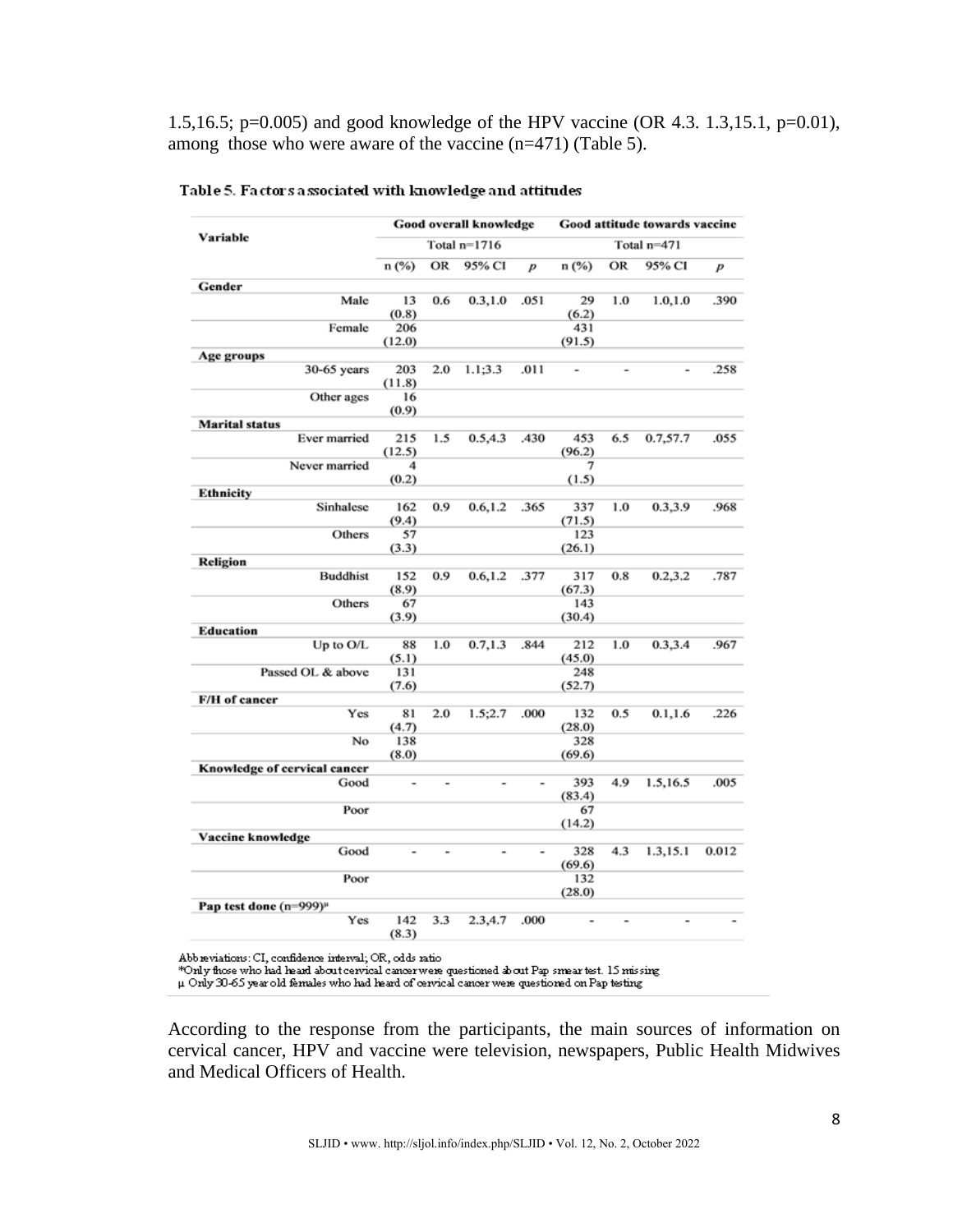# **Discussion**

The strength of the current study was the inclusion of a large sample from the general population which is more representative of the community. Previous studies in were on clinic attendees and from the pre-vaccination era.<sup>7,8</sup> This is the first survey of knowledge and attitudes since the implementation of HPV immunisation in 2017.

Many did not know about HPV (28%). and knowledge was poor in this study compared to 54% primigravid women who were aware of HPV in 2013.<sup>7</sup> Awareness of HPV would have been expected to be higher following the introduction of the vaccine in 2017. Misconceptions such as males not being at risk for HPV and that there is no risk after a single encounter need to be addressed during health education sessions. HPV infection and the nature of its transmission make it a sensitive topic in Sri Lanka where pre-marital sex still carries a stigma.<sup>9</sup> The subject of sexually transmitted diseases (STDs) is currently not part of the school curriculum. Vaccination campaigns which are carried out in schools would be an ideal opportunity for introducing this subject to mature students by a medical professional.

Awareness of cervical cancer was high (81%) in this study, compared to 54% in antenatal clinic attendees in 2013. <sup>7</sup> However, less than one fourth were aware that HPV caused cervical cancer unlike in Malaysia where 85% of the parents knew of the association.<sup>10</sup> Among the targeted population of females, most (71%) were aware of Pap tests but uptake was poor (36%). Rate of undergoing Pap tests in this study population is similar to what was reported in 2015 (30-40%) and is low, similar to reports from India (29.8%; range  $10\% -45.2\%$ ).<sup>11,12</sup> The opportunity presented by the HPV vaccination programme should be utilised for promoting Pap testing among mothers of vaccinated children.

Despite promotion and education by public health workers, uptake of Pap tests in Sri Lanka is still inadequate. Awareness of Pap smear testing was 74% among females of screening age in our study, compared to  $59\%$  (25-65 year old women) five years ago.<sup>8</sup> It is noteworthy that a woman's awareness has repeatedly shown not to correlate with the uptake of Pap test.<sup>8,12</sup> In our study, 36% of the targeted females had undergone Pap tests which is the same  $(30-40%)$  as reported in  $2015$ .<sup>11</sup> This is still far below the 70% acceptable level recommended by the European Council.<sup>14</sup>

It was surprising that only 27% were aware of the availability of the HPV vaccine at a time when the vaccine was being offered free of charge to school children. It was encouraging to note the willingness of the majority to offer this vaccine to their children despite poor awareness (89% of all participants were willing to vaccinate). The confidence that these people have in recommendations of a doctor would be the driving factor for successful coverage of this vaccination programme. However, other measures and interventions will be required to sustain continued compliance.

Vaccine acceptance in Malaysia (63%) was lower than in Sri Lanka , but knowledge regarding the vaccine was higher  $(62%)$ .<sup>10</sup> Vaccination was a shared decision among most parents in Malaysia which was expressed by some participants in this study as well.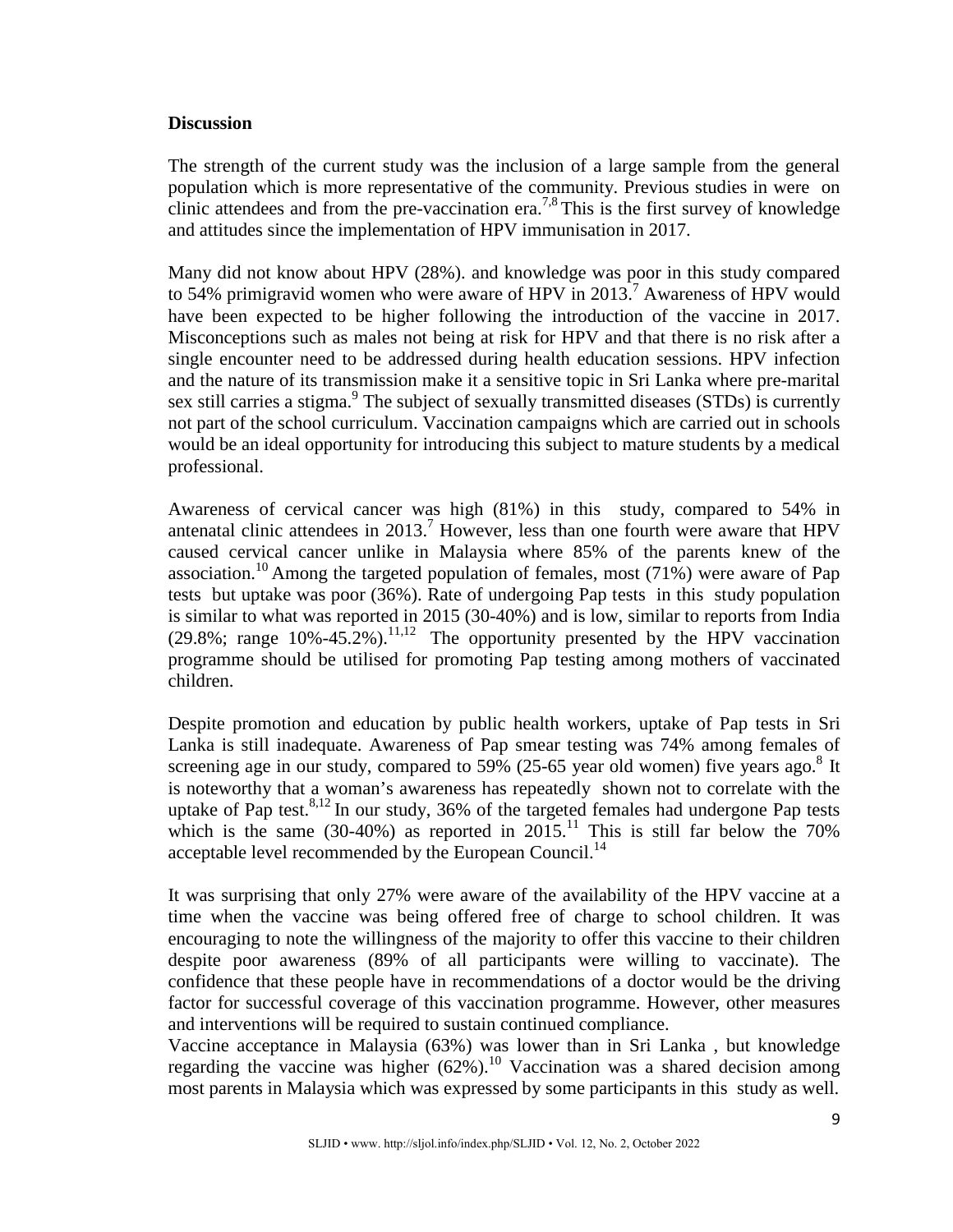One and half years following introduction of the HPV vaccine to the NIP of Sri Lanka, these participants have displayed a low overall knowledge which is similar to previous studies.<sup>7</sup> Promotional and educational campaigns that precede the introduction of a new vaccine do not seem to have reached these study participants. As awareness of both HPV and the vaccine was poor, associations were computed for overall knowledge, which was the sum of the scores for the three domains (cervical cancer, HPV, and vaccine). Age 30- 65 years (OR 2.0, 95% CI 1.1,3.3, p=0.01), family member with cancer (OR 2.0, 95% CI 1.5,2.7, p<0.001) and undergone Pap smear tests (OR 3.3, 95% CI 2.3, 4.7, p<0.001) were associated with overall knowledge. Shivanthan et al have also noted that uptake of Pap testing was significantly associated with knowing someone with cancer.<sup>8</sup> In addition this study has shown that the level of education is not parallel with uptake of the Pap test. This is supported by the finding that uptake was poor amongst female healthcare workers.<sup>13,15</sup> If both education levels and awareness do not improve the uptake of Pap testing, more active interventions are required to motivate women.

Not surprisingly, knowing more about cervical cancer and the HPV vaccine significantly influenced attitudes towards immunisation. Association of vaccine acceptance with good knowledge of HPV vaccine has been shown in a similar study in Malaysia as well.<sup>10</sup>

# **Conclusion**

Despite a poor overall knowledge regarding HPV, cervical cancer and HPV vaccine, a favourable attitude was seen in the majority towards vaccination. Age range of 30-65 years, family member with any type of cancer and undergoing Pap screening were associated with overall knowledge. The attitude towards HPV vaccination was not associated with overall knowledge but was significantly associated with the level of knowledge of cervical cancer and good knowledge of the HPV vaccine in those who were aware of the existence of the vaccine.

Health education is required to improve knowledge and the motivation to increase cervical screening. Considering the conservative culture of Sri Lanka and the mode of transmission of HPV, involvement of both parents in health education campaigns is important. This would make introduction of the vaccine to males easier in the event such a decision is taken in the future.

Preferential employment of female medical professionals for educating and administering the Pap test, involvement of general practitioners, identification of eligible females at clinics and providing a letter of appointment for Pap test and self-sampling HPV tests have been proposed by others, which are worthy of consideration.<sup>8,16,17</sup>

Utilising the opportunity given by this new vaccination programme, mothers who have not had a Pap test should be identified and given a date to visit clinics before the second dose is to be administered. At the next vaccination date mothers who have defaulted could be identified for further motivational interventions. In addition, television and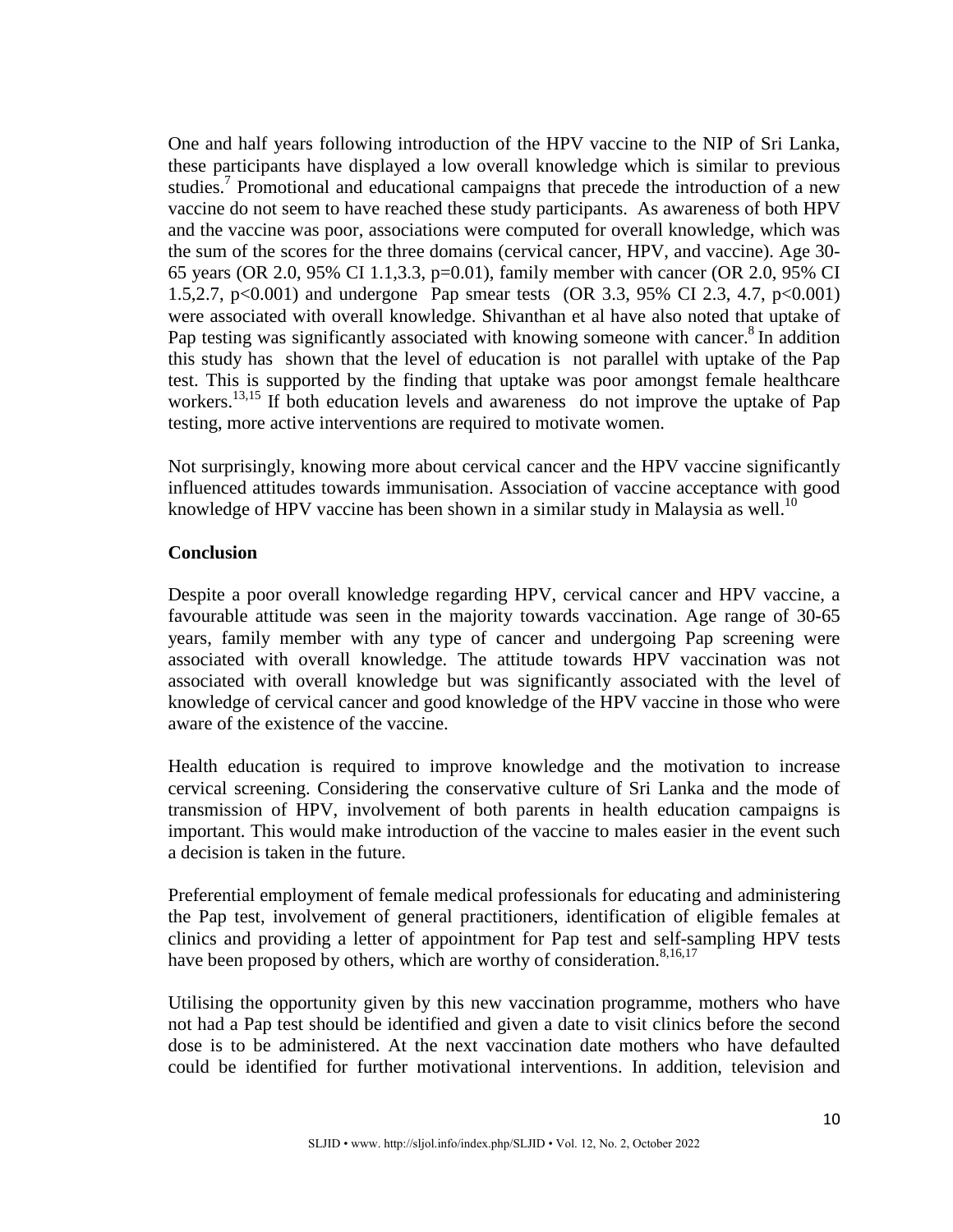newspapers which reach a large audience should be utilised to reinforcing this message frequently.

#### **Declarations**

**Acknowledgements:** We thank Mr. Situm Manjika and Dr. Pramodya Piyumanthi for assistance with data analysis. We thank the participants for their time.

Funding source: The author(s) disclosed receipt of the following financial support for the research, authorship, and/or publication of this article: This work was supported by the Research grant from the University of Sri Jayewardenepura, Sri Lanka [ASP/01/RE/MED/2017/66]. **Conflict of Interest statement:** Authors declare no conflicts of interest

Ethics statement / Consent for publication: The authors confirm that the ethical policies of the journal, as noted on the journal's author guidelines page, have been adhered to and the appropriate ethical review committee approval has been received. Ethics Review Committee, Faculty of Medical Sciences, University of Sri Jayewardenepura, Sri Lanka (Application No 81/17, approved on 19.1.2018).

#### **Author contributions:**

KG: conceptualization, funding, designing, analysis and writing the manuscript; RB training and supervising data collectors; CS designing, analysis

### **References**

- 1. World Health Organization. Cervical Cancer. Available online at: *[https://www.who.int/health-topics/cervical-cancer#tab=tab\\_1](https://www.who.int/health-topics/cervical-cancer#tab=tab_1)* Accessed 15<sup>th</sup> May 2021.
- 2. World Health Organization. Each for equal: efforts to eliminate cervical cancer. Available online at: *https://www.who.int/srilanka/news/detail/07-03-2020-each-for-equalefforts-to-eliminate-cervicalcancer#:~:text=Sri%20Lanka%20has%20the%20lowest,as%20a%20public%20health%20pr oblem.* Accessed  $15<sup>th</sup>$  May 2021.
- 3. Bruni L, Albero G, Serrano B et al. ICO/IARC Information Centre on HPV and Cancer (HPV Information Centre). Human papillomavirus and related diseases in Sri Lanka. Summary Report 17 June 2019. Available at: *https://hpvcentre.net/statistics/reports/LKA.pdf*. Accessed  $15^{th}$  May 2021.
- 4. Gamage D. National Immunization Summit 2015. Colombo: Epidemiology Unit, Sri Lanka; 2015. Available online at: *http://www.epid.gov.lk/web/images/pdf/HPV/national\_immunization\_summit\_hpv\_report.pdf*

Accessed  $15<sup>th</sup>$  May 2021.

- 5. Ministry of Health, Nutrition and Indigenous Medicine, Sri Lanka. Guidelines on the introduction of the Human Papillomavirus vaccine into the National Immunization Programme. Colombo: Ministry of Health, Nutrition and Indigenous Medicine; 2017. Available online at: *http://epid.gov.lk/web/images/pdf/Circulars/HPV/guidelines\_hpv.pdf* . Accessed 15th May 2021.
- 6. Ricciotti HA, Girouard S, Pokorney G et al. Lessons learned From a Boston community health center promoting the human papilloma virus vaccine in a minority adult population. *J Prim Care Community Health*. 2010; 1:50-54. *doi: 10.1177/2150131909356109*
- 7. de Silva AHW, Samarawickrema N, Kasturiratne A, et al. Awareness of human papillomavirus, cervical cancer and its prevention among primigravid antenatal clinic attendees in a tertiary care hospital in Sri Lanka: a cross-sectional study. *Sex Health*. 2019; 16:212–217.

*doi:<https://doi.org/10.1071/SH18080>*

8. Shivanthan MC, Arunakiri K, Wickramasinghe SI et al. Low uptake of Pap smear testing among medical clinic attendees in a tertiary care hospital in Sri Lanka. *Int Health*. 2014; 6:138–143*. doi:10.1093/inthealth/ihu021*